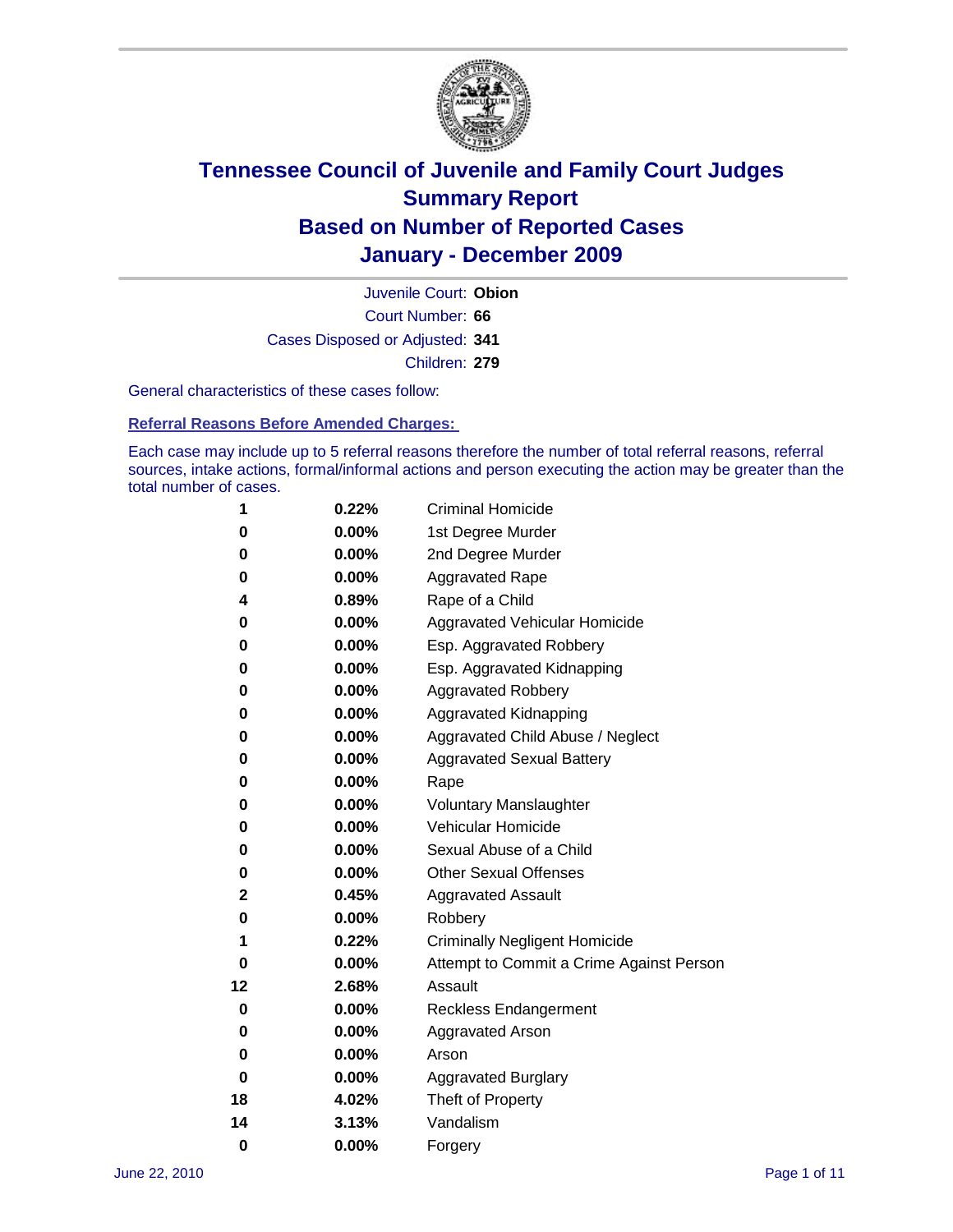

Court Number: **66** Juvenile Court: **Obion** Cases Disposed or Adjusted: **341** Children: **279**

#### **Referral Reasons Before Amended Charges:**

Each case may include up to 5 referral reasons therefore the number of total referral reasons, referral sources, intake actions, formal/informal actions and person executing the action may be greater than the total number of cases.

| $\pmb{0}$    | 0.00%    | <b>Worthless Checks</b>                                     |
|--------------|----------|-------------------------------------------------------------|
| 0            | 0.00%    | Illegal Possession / Fraudulent Use of Credit / Debit Cards |
| 6            | 1.34%    | <b>Burglary</b>                                             |
| 1            | 0.22%    | Unauthorized Use of a Vehicle                               |
| 0            | $0.00\%$ | <b>Cruelty to Animals</b>                                   |
| 2            | 0.45%    | Sale of Controlled Substances                               |
| 7            | 1.56%    | <b>Other Drug Offenses</b>                                  |
| 13           | 2.90%    | Possession of Controlled Substances                         |
| $\mathbf 0$  | $0.00\%$ | <b>Criminal Attempt</b>                                     |
| 1            | 0.22%    | Carrying Weapons on School Property                         |
| $\mathbf 2$  | 0.45%    | Unlawful Carrying / Possession of a Weapon                  |
| 0            | $0.00\%$ | <b>Evading Arrest</b>                                       |
| 0            | 0.00%    | Escape                                                      |
| 0            | $0.00\%$ | Driving Under Influence (DUI)                               |
| 5            | 1.12%    | Possession / Consumption of Alcohol                         |
| $\mathbf 2$  | 0.45%    | Resisting Stop, Frisk, Halt, Arrest or Search               |
| 0            | $0.00\%$ | <b>Aggravated Criminal Trespass</b>                         |
| 3            | 0.67%    | Harassment                                                  |
| 0            | 0.00%    | Failure to Appear                                           |
| 1            | 0.22%    | Filing a False Police Report                                |
| $\mathbf{2}$ | 0.45%    | Criminal Impersonation                                      |
| 10           | 2.23%    | <b>Disorderly Conduct</b>                                   |
| 8            | 1.79%    | <b>Criminal Trespass</b>                                    |
| $\bf{0}$     | $0.00\%$ | Public Intoxication                                         |
| 0            | $0.00\%$ | Gambling                                                    |
| 189          | 42.19%   | <b>Traffic</b>                                              |
| 0            | $0.00\%$ | <b>Local Ordinances</b>                                     |
| 1            | 0.22%    | Violation of Wildlife Regulations                           |
| 0            | $0.00\%$ | Contempt of Court                                           |
| 7            | 1.56%    | Violation of Probation                                      |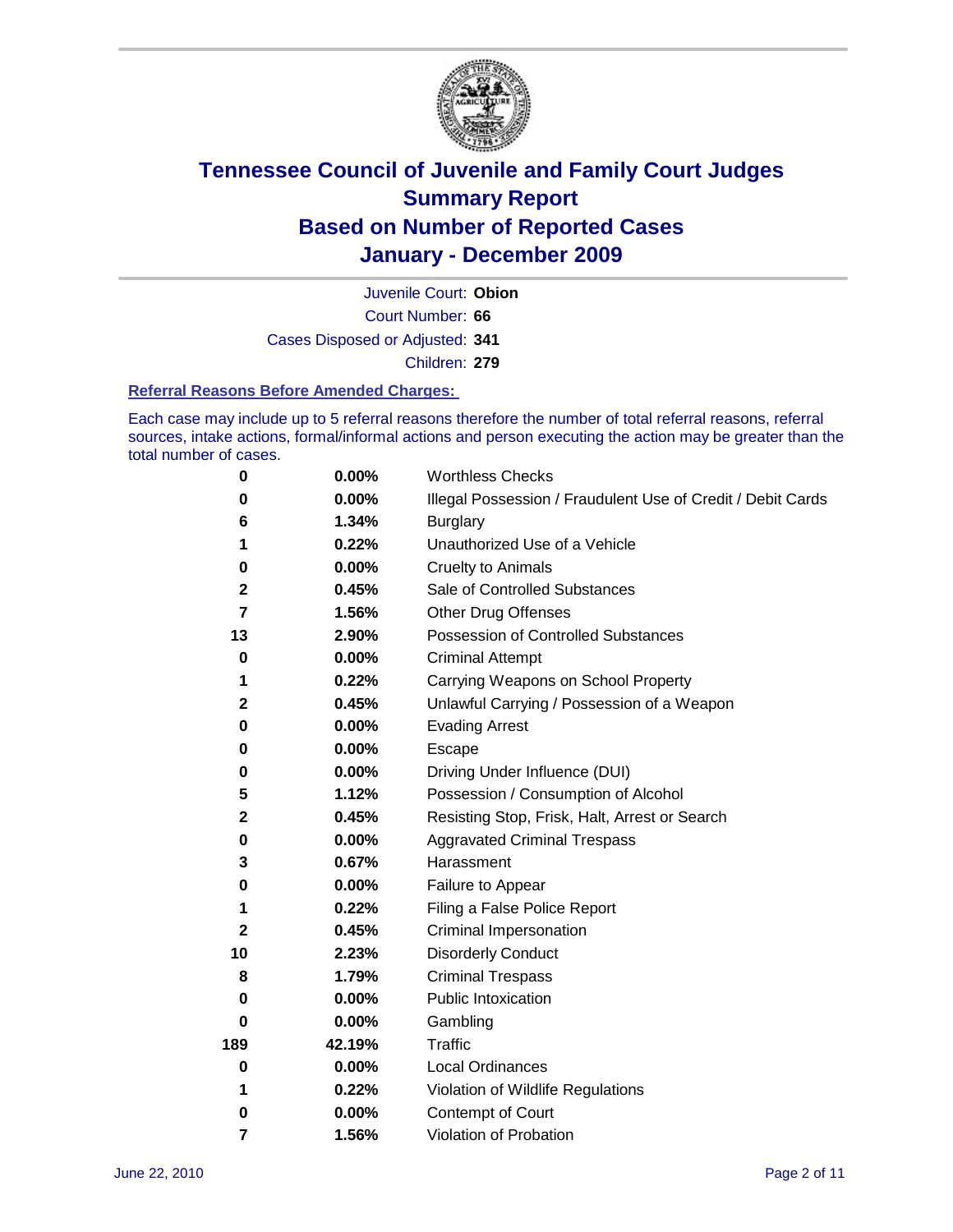

Court Number: **66** Juvenile Court: **Obion** Cases Disposed or Adjusted: **341** Children: **279**

#### **Referral Reasons Before Amended Charges:**

Each case may include up to 5 referral reasons therefore the number of total referral reasons, referral sources, intake actions, formal/informal actions and person executing the action may be greater than the total number of cases.

| 0            | 0.00%    | Violation of Aftercare                 |
|--------------|----------|----------------------------------------|
| 18           | 4.02%    | <b>Unruly Behavior</b>                 |
| 30           | 6.70%    | Truancy                                |
| $\mathbf{2}$ | 0.45%    | In-State Runaway                       |
| $\bf{0}$     | 0.00%    | Out-of-State Runaway                   |
| 27           | 6.03%    | Possession of Tobacco Products         |
| 1            | 0.22%    | Violation of a Valid Court Order       |
| 12           | 2.68%    | <b>Violation of Curfew</b>             |
| 0            | $0.00\%$ | <b>Sexually Abused Child</b>           |
| 0            | 0.00%    | Physically Abused Child                |
| $\mathbf{2}$ | 0.45%    | Dependency / Neglect                   |
| 0            | 0.00%    | <b>Termination of Parental Rights</b>  |
| 0            | 0.00%    | <b>Violation of Pretrial Diversion</b> |
| 0            | 0.00%    | Violation of Informal Adjustment       |
| 2            | 0.45%    | <b>Judicial Review</b>                 |
| 0            | 0.00%    | <b>Administrative Review</b>           |
| 0            | 0.00%    | <b>Foster Care Review</b>              |
| 15           | 3.35%    | Custody                                |
| 3            | 0.67%    | Visitation                             |
| 0            | 0.00%    | Paternity / Legitimation               |
| 0            | 0.00%    | <b>Child Support</b>                   |
| 12           | 2.68%    | <b>Request for Medical Treatment</b>   |
| 0            | 0.00%    | <b>Consent to Marry</b>                |
| 12           | 2.68%    | Other                                  |
| 448          | 100.00%  | <b>Total Referrals</b>                 |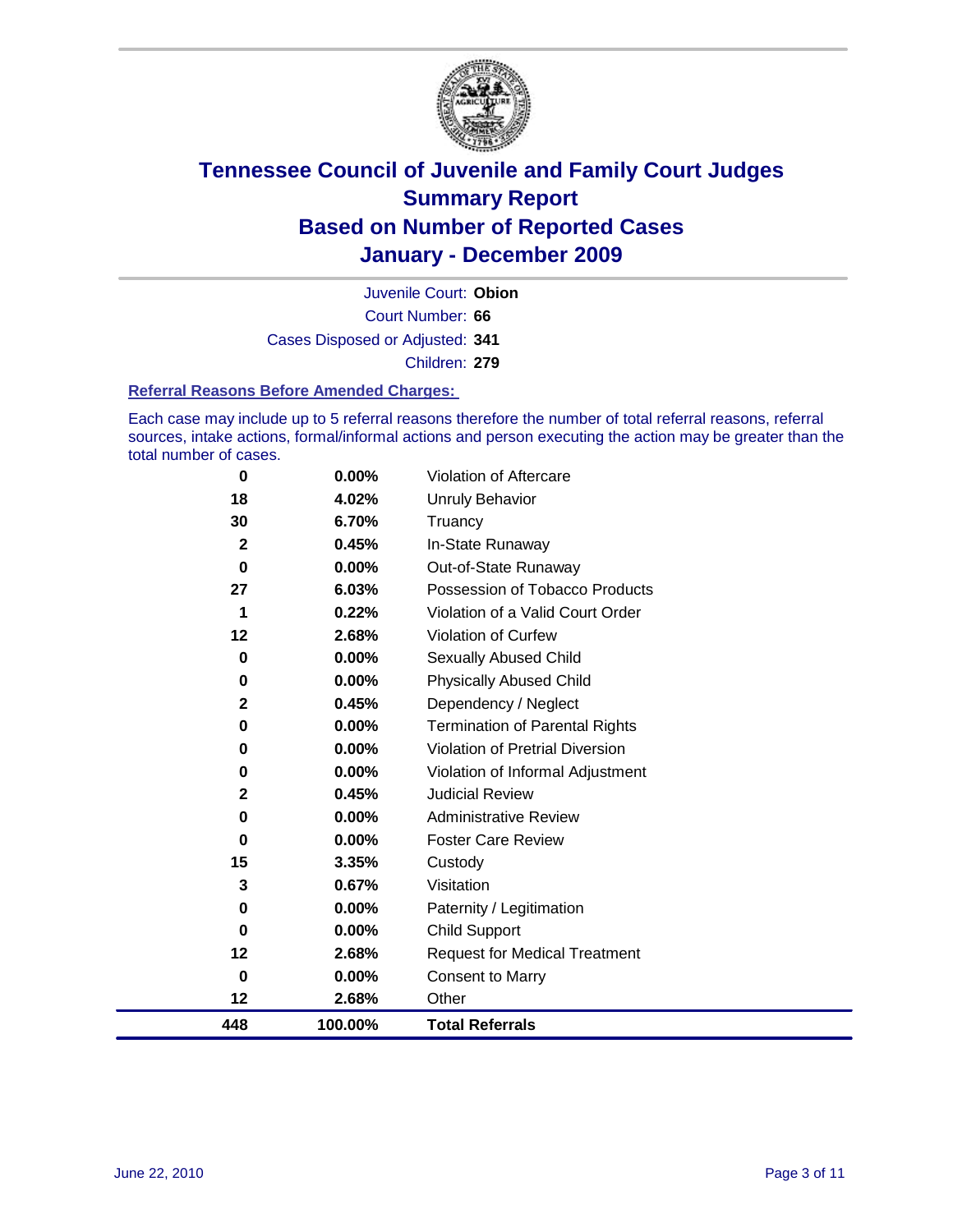

|                            | Juvenile Court: Obion           |                                   |  |  |  |
|----------------------------|---------------------------------|-----------------------------------|--|--|--|
| Court Number: 66           |                                 |                                   |  |  |  |
|                            | Cases Disposed or Adjusted: 341 |                                   |  |  |  |
|                            |                                 | Children: 279                     |  |  |  |
| <b>Referral Sources: 1</b> |                                 |                                   |  |  |  |
| 331                        | 73.88%                          | Law Enforcement                   |  |  |  |
| 27                         | 6.03%                           | Parents                           |  |  |  |
| 9                          | 2.01%                           | <b>Relatives</b>                  |  |  |  |
| 1                          | 0.22%                           | Self                              |  |  |  |
| 31                         | 6.92%                           | School                            |  |  |  |
| 0                          | 0.00%                           | <b>CSA</b>                        |  |  |  |
| 13                         | 2.90%                           | <b>DCS</b>                        |  |  |  |
| 1                          | 0.22%                           | <b>Other State Department</b>     |  |  |  |
| 0                          | 0.00%                           | <b>District Attorney's Office</b> |  |  |  |
| 0                          | 0.00%                           | <b>Court Staff</b>                |  |  |  |
| 0                          | 0.00%                           | Social Agency                     |  |  |  |
| 8                          | 1.79%                           | <b>Other Court</b>                |  |  |  |
| 14                         | 3.13%                           | Victim                            |  |  |  |
| 1                          | 0.22%                           | Child & Parent                    |  |  |  |
| 12                         | 2.68%                           | Hospital                          |  |  |  |
| 0                          | 0.00%                           | Unknown                           |  |  |  |
| 0                          | 0.00%                           | Other                             |  |  |  |
| 448                        | 100.00%                         | <b>Total Referral Sources</b>     |  |  |  |

### **Age of Child at Referral: 2**

| 279 | 100.00%  | <b>Total Child Count</b> |
|-----|----------|--------------------------|
| 0   | $0.00\%$ | <b>Unknown</b>           |
| 0   | $0.00\%$ | Ages 19 and Over         |
| 102 | 36.56%   | Ages 17 through 18       |
| 125 | 44.80%   | Ages 15 through 16       |
| 22  | 7.89%    | Ages 13 through 14       |
| 7   | 2.51%    | Ages 11 through 12       |
| 23  | 8.24%    | Ages 10 and Under        |
|     |          |                          |

<sup>1</sup> If different than number of Referral Reasons (448), verify accuracy of your court's data.

<sup>2</sup> One child could be counted in multiple categories, verify accuracy of your court's data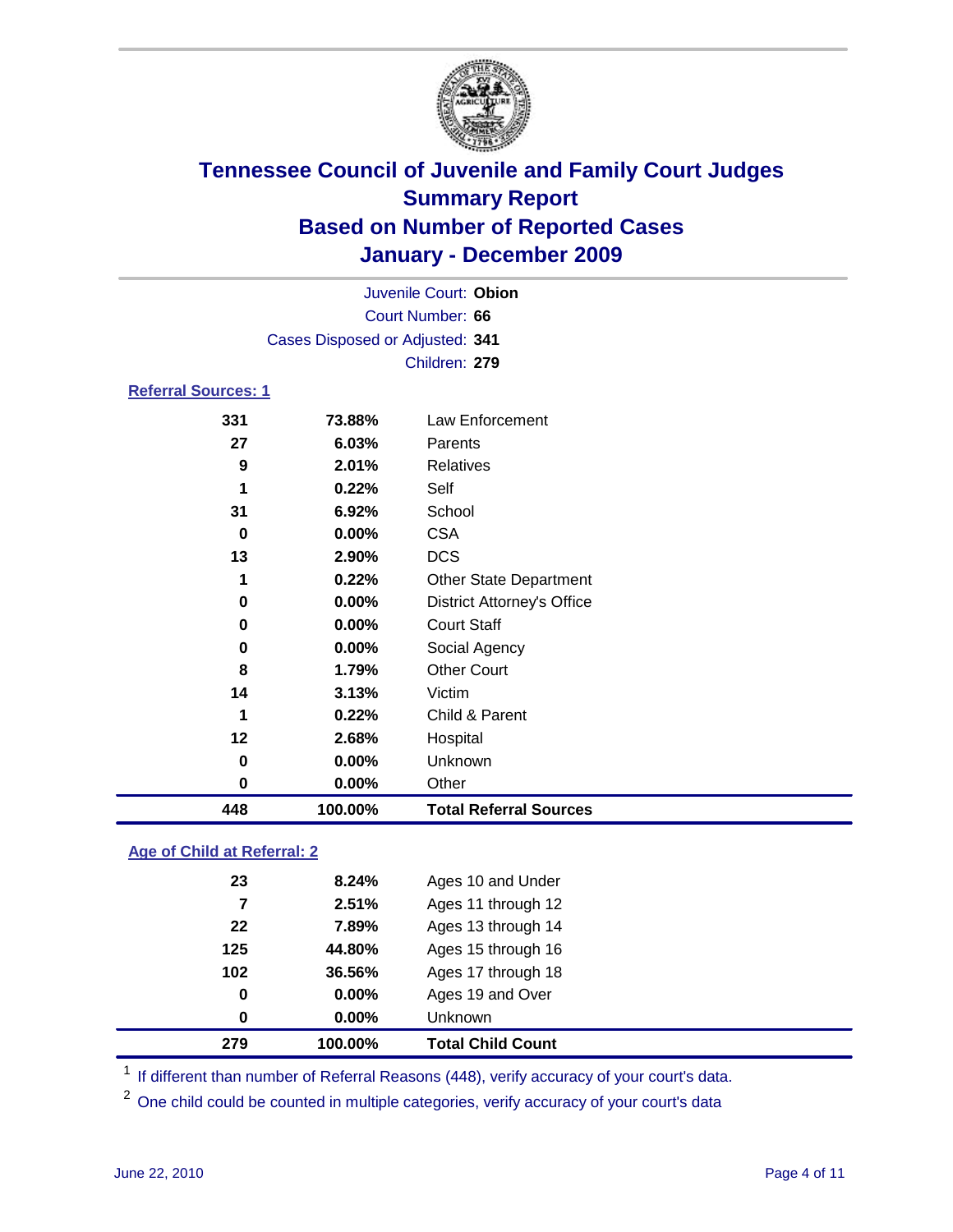

| Juvenile Court: Obion                   |                                 |                          |  |  |  |
|-----------------------------------------|---------------------------------|--------------------------|--|--|--|
|                                         | Court Number: 66                |                          |  |  |  |
|                                         | Cases Disposed or Adjusted: 341 |                          |  |  |  |
|                                         |                                 | Children: 279            |  |  |  |
| Sex of Child: 1                         |                                 |                          |  |  |  |
| 166                                     | 59.50%                          | Male                     |  |  |  |
| 113                                     | 40.50%                          | Female                   |  |  |  |
| $\mathbf 0$                             | 0.00%                           | Unknown                  |  |  |  |
| 279                                     | 100.00%                         | <b>Total Child Count</b> |  |  |  |
| Race of Child: 1                        |                                 |                          |  |  |  |
| 232                                     | 83.15%                          | White                    |  |  |  |
| 43                                      | 15.41%                          | African American         |  |  |  |
| 1                                       | 0.36%                           | Native American          |  |  |  |
| 1                                       | 0.36%                           | Asian                    |  |  |  |
| $\mathbf 2$                             | 0.72%                           | Mixed                    |  |  |  |
| $\mathbf 0$                             | 0.00%                           | Unknown                  |  |  |  |
| 279                                     | 100.00%                         | <b>Total Child Count</b> |  |  |  |
| <b>Hispanic Origin: 1</b>               |                                 |                          |  |  |  |
| 11                                      | 3.94%                           | Yes                      |  |  |  |
| 268                                     | 96.06%                          | No                       |  |  |  |
| $\mathbf 0$                             | 0.00%                           | Unknown                  |  |  |  |
| 279                                     | 100.00%                         | <b>Total Child Count</b> |  |  |  |
| <b>School Enrollment of Children: 1</b> |                                 |                          |  |  |  |
| 251                                     | 89.96%                          | Yes                      |  |  |  |
| 24                                      | 8.60%                           | No                       |  |  |  |
| 4                                       | 1.43%                           | Unknown                  |  |  |  |
| 279                                     | 100.00%                         | <b>Total Child Count</b> |  |  |  |

One child could be counted in multiple categories, verify accuracy of your court's data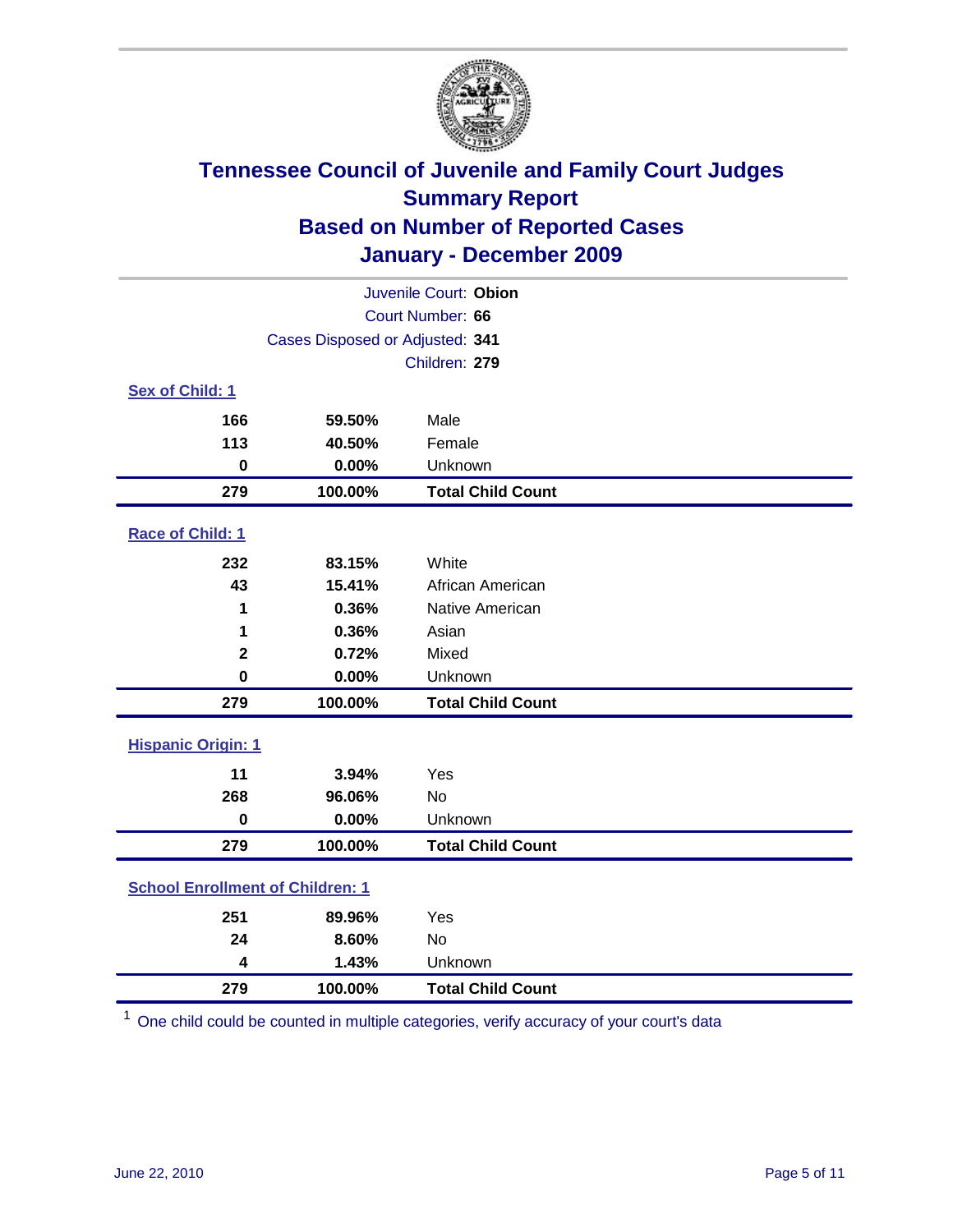

Court Number: **66** Juvenile Court: **Obion** Cases Disposed or Adjusted: **341** Children: **279**

### **Living Arrangement of Child at Time of Referral: 1**

| 279          | 100.00%  | <b>Total Child Count</b>     |
|--------------|----------|------------------------------|
| 4            | 1.43%    | Other                        |
| $\mathbf{2}$ | 0.72%    | Unknown                      |
| 1            | 0.36%    | Independent                  |
| 1            | 0.36%    | In an Institution            |
| 0            | $0.00\%$ | In a Residential Center      |
| 0            | $0.00\%$ | In a Group Home              |
| 2            | 0.72%    | With Foster Family           |
| 0            | 0.00%    | With Adoptive Parents        |
| 20           | 7.17%    | <b>With Relatives</b>        |
| 49           | 17.56%   | With Father                  |
| 126          | 45.16%   | With Mother                  |
| 16           | 5.73%    | With Mother and Stepfather   |
| 6            | 2.15%    | With Father and Stepmother   |
| 52           | 18.64%   | With Both Biological Parents |
|              |          |                              |

#### **Type of Detention: 2**

| 341 |     | 100.00%  | <b>Total Detention Count</b> |
|-----|-----|----------|------------------------------|
|     | 1   | 0.29%    | Other                        |
|     | 338 | 99.12%   | Does Not Apply               |
|     | 0   | $0.00\%$ | Unknown                      |
|     | 0   | $0.00\%$ | Psychiatric Hospital         |
|     | 0   | 0.00%    | Jail - No Separation         |
|     | 0   | $0.00\%$ | Jail - Partial Separation    |
|     | 0   | 0.00%    | Jail - Complete Separation   |
|     | 2   | 0.59%    | Juvenile Detention Facility  |
|     | 0   | $0.00\%$ | Non-Secure Placement         |
|     |     |          |                              |

<sup>1</sup> One child could be counted in multiple categories, verify accuracy of your court's data

<sup>2</sup> If different than number of Cases (341) verify accuracy of your court's data.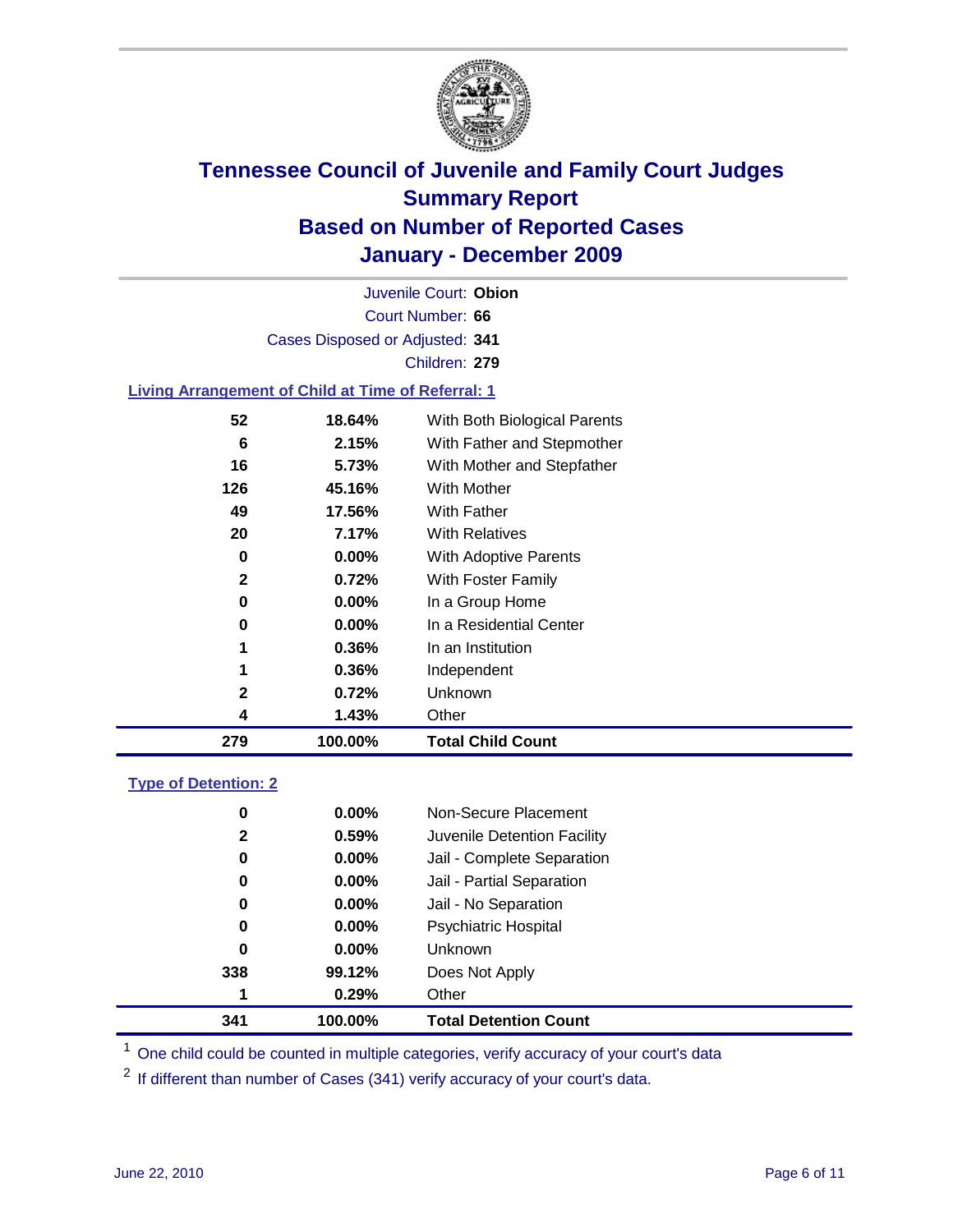

|                                                    | Juvenile Court: Obion           |                                      |  |  |  |
|----------------------------------------------------|---------------------------------|--------------------------------------|--|--|--|
|                                                    | Court Number: 66                |                                      |  |  |  |
|                                                    | Cases Disposed or Adjusted: 341 |                                      |  |  |  |
|                                                    |                                 | Children: 279                        |  |  |  |
| <b>Placement After Secure Detention Hearing: 1</b> |                                 |                                      |  |  |  |
| $\bf{0}$                                           | 0.00%                           | Returned to Prior Living Arrangement |  |  |  |
| 1                                                  | 0.29%                           | Juvenile Detention Facility          |  |  |  |
| 0                                                  | 0.00%                           | Jail                                 |  |  |  |
| 1                                                  | 0.29%                           | Shelter / Group Home                 |  |  |  |
| $\bf{0}$                                           | 0.00%                           | Foster Family Home                   |  |  |  |
| 0                                                  | 0.00%                           | Psychiatric Hospital                 |  |  |  |
| 0                                                  | $0.00\%$                        | Unknown                              |  |  |  |
| 338                                                | 99.12%                          | Does Not Apply                       |  |  |  |
| 1                                                  | 0.29%                           | Other                                |  |  |  |
| 341                                                | 100.00%                         | <b>Total Placement Count</b>         |  |  |  |
| <b>Intake Actions: 2</b>                           |                                 |                                      |  |  |  |
| 203                                                | 45.31%                          | <b>Petition Filed</b>                |  |  |  |
| 6                                                  | 1.34%                           | <b>Motion Filed</b>                  |  |  |  |
| 201                                                | 44.87%                          | <b>Citation Processed</b>            |  |  |  |
| $\bf{0}$                                           | 0.00%                           | Notification of Paternity Processed  |  |  |  |
| $\mathbf{2}$                                       | 0.45%                           | Scheduling of Judicial Review        |  |  |  |
| $\mathbf{2}$                                       | 0.45%                           | Scheduling of Administrative Review  |  |  |  |
| $\bf{0}$                                           | 0.00%                           | Scheduling of Foster Care Review     |  |  |  |
| $\bf{0}$                                           | 0.00%                           | <b>Unknown</b>                       |  |  |  |
| $\bf{0}$                                           | 0.00%                           | Does Not Apply                       |  |  |  |
| 34                                                 |                                 |                                      |  |  |  |
|                                                    | 7.59%                           | Other                                |  |  |  |

<sup>1</sup> If different than number of Cases (341) verify accuracy of your court's data.

<sup>2</sup> If different than number of Referral Reasons (448), verify accuracy of your court's data.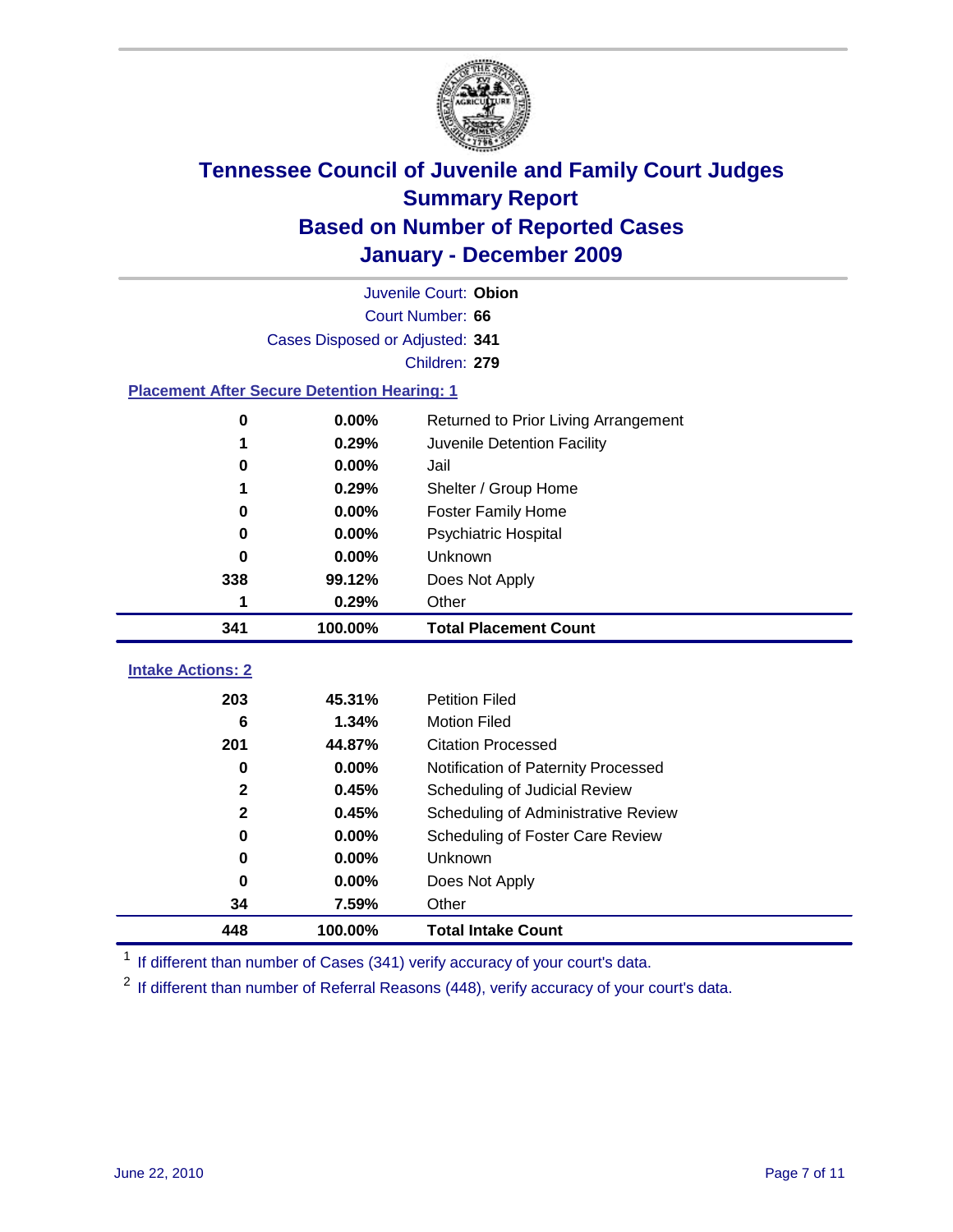

Court Number: **66** Juvenile Court: **Obion** Cases Disposed or Adjusted: **341** Children: **279**

#### **Last Grade Completed by Child: 1**

| 279            | 100.00% | <b>Total Child Count</b> |
|----------------|---------|--------------------------|
| 1              | 0.36%   | Other                    |
| 62             | 22.22%  | Unknown                  |
| 0              | 0.00%   | Never Attended School    |
| 3              | 1.08%   | Graduated                |
| 3              | 1.08%   | <b>GED</b>               |
| $\pmb{0}$      | 0.00%   | Non-Graded Special Ed    |
| 0              | 0.00%   | 12th Grade               |
| 42             | 15.05%  | 11th Grade               |
| 61             | 21.86%  | 10th Grade               |
| 37             | 13.26%  | 9th Grade                |
| 32             | 11.47%  | 8th Grade                |
| 11             | 3.94%   | 7th Grade                |
| 3              | 1.08%   | 6th Grade                |
| 3              | 1.08%   | 5th Grade                |
| $\mathbf 2$    | 0.72%   | 4th Grade                |
| $\mathbf 2$    | 0.72%   | 3rd Grade                |
| $\mathbf 2$    | 0.72%   | 2nd Grade                |
| 3              | 1.08%   | 1st Grade                |
| 3              | 1.08%   | Kindergarten             |
| $\mathbf 2$    | 0.72%   | Preschool                |
| $\overline{7}$ | 2.51%   | Too Young for School     |

### **Enrolled in Special Education: 1**

| 279 | 100.00%  | <b>Total Child Count</b> |  |
|-----|----------|--------------------------|--|
| 4   | 1.43%    | <b>Unknown</b>           |  |
| 264 | 94.62%   | No.                      |  |
| 11  | $3.94\%$ | Yes                      |  |
|     |          |                          |  |

One child could be counted in multiple categories, verify accuracy of your court's data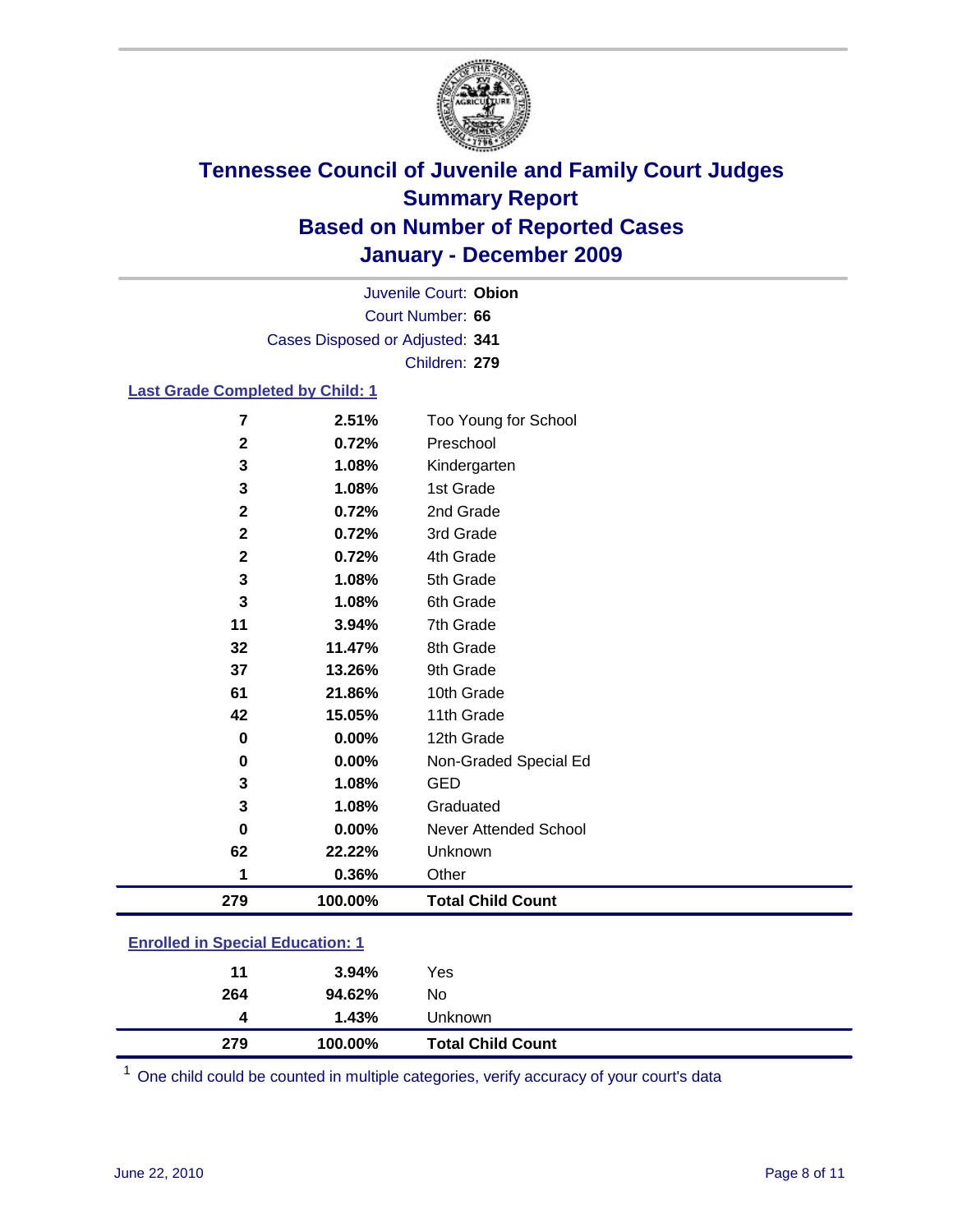

| Juvenile Court: Obion        |                                 |                           |  |  |
|------------------------------|---------------------------------|---------------------------|--|--|
|                              | Court Number: 66                |                           |  |  |
|                              | Cases Disposed or Adjusted: 341 |                           |  |  |
|                              |                                 | Children: 279             |  |  |
| <b>Action Executed By: 1</b> |                                 |                           |  |  |
| 433                          | 96.65%                          | Judge                     |  |  |
| 1                            | 0.22%                           | Referee                   |  |  |
| 13                           | 2.90%                           | <b>YSO</b>                |  |  |
| 1                            | 0.22%                           | Other                     |  |  |
| 0                            | 0.00%                           | Unknown                   |  |  |
| 448                          | 100.00%                         | <b>Total Action Count</b> |  |  |

### **Formal / Informal Actions: 1**

| 70  | 15.63%   | Dismissed                                        |
|-----|----------|--------------------------------------------------|
| 1   | 0.22%    | Retired / Nolle Prosequi                         |
| 185 | 41.29%   | <b>Complaint Substantiated Delinquent</b>        |
| 49  | 10.94%   | <b>Complaint Substantiated Status Offender</b>   |
| 4   | 0.89%    | <b>Complaint Substantiated Dependent/Neglect</b> |
| 0   | $0.00\%$ | <b>Complaint Substantiated Abused</b>            |
| 0   | $0.00\%$ | <b>Complaint Substantiated Mentally III</b>      |
| 0   | $0.00\%$ | Informal Adjustment                              |
| 1   | 0.22%    | <b>Pretrial Diversion</b>                        |
| 0   | $0.00\%$ | <b>Transfer to Adult Court Hearing</b>           |
| 4   | 0.89%    | Charges Cleared by Transfer to Adult Court       |
| 72  | 16.07%   | <b>Special Proceeding</b>                        |
| 4   | 0.89%    | <b>Review Concluded</b>                          |
| 19  | 4.24%    | Case Held Open                                   |
| 39  | 8.71%    | Other                                            |
| 0   | $0.00\%$ | <b>Unknown</b>                                   |
| 448 | 100.00%  | <b>Total Action Count</b>                        |

<sup>1</sup> If different than number of Referral Reasons (448), verify accuracy of your court's data.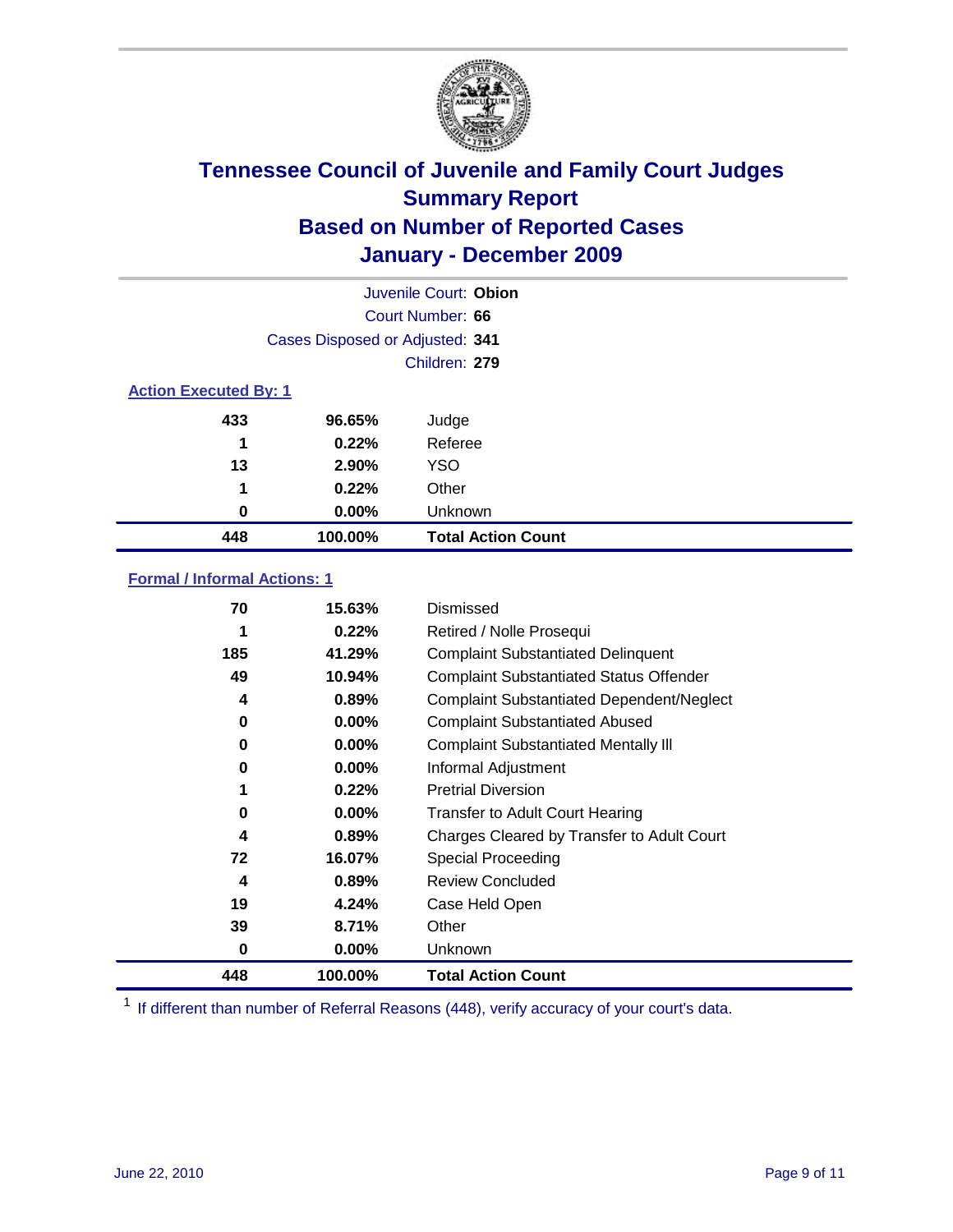

|                       |                                 | Juvenile Court: Obion                                 |
|-----------------------|---------------------------------|-------------------------------------------------------|
|                       |                                 | Court Number: 66                                      |
|                       | Cases Disposed or Adjusted: 341 |                                                       |
|                       |                                 | Children: 279                                         |
| <b>Case Outcomes:</b> |                                 | There can be multiple outcomes for one child or case. |
| 28                    | 3.76%                           | <b>Case Dismissed</b>                                 |
| 1                     | 0.13%                           | Case Retired or Nolle Prosequi                        |
| 15                    | 2.02%                           | Warned / Counseled                                    |
| 22                    | 2.96%                           | Held Open For Review                                  |
| 31                    | 4.17%                           | Supervision / Probation to Juvenile Court             |
| 0                     | 0.00%                           | <b>Probation to Parents</b>                           |
| 7                     | 0.94%                           | Referral to Another Entity for Supervision / Service  |
| 2                     | 0.27%                           | Referred for Mental Health Counseling                 |
| 1                     | 0.13%                           | Referred for Alcohol and Drug Counseling              |
| 0                     | 0.00%                           | <b>Referred to Alternative School</b>                 |
| 0                     | 0.00%                           | Referred to Private Child Agency                      |
| 59                    | 7.93%                           | Referred to Defensive Driving School                  |
| 9                     | 1.21%                           | Referred to Alcohol Safety School                     |
| 0                     | 0.00%                           | Referred to Juvenile Court Education-Based Program    |
| 0                     | 0.00%                           | Driver's License Held Informally                      |
| 0                     | 0.00%                           | <b>Voluntary Placement with DMHMR</b>                 |
| 0                     | 0.00%                           | <b>Private Mental Health Placement</b>                |
| 0                     | 0.00%                           | <b>Private MR Placement</b>                           |
| 0                     | 0.00%                           | Placement with City/County Agency/Facility            |
| 0                     | 0.00%                           | Placement with Relative / Other Individual            |
| 71                    | 9.54%                           | Fine                                                  |
| 107                   | 14.38%                          | <b>Public Service</b>                                 |
| 9                     | 1.21%                           | Restitution                                           |
| 0                     | 0.00%                           | <b>Runaway Returned</b>                               |
| 1                     | 0.13%                           | No Contact Order                                      |
| 4                     | 0.54%                           | Injunction Other than No Contact Order                |
|                       | 0.13%                           | <b>House Arrest</b>                                   |
| 0                     | 0.00%                           | <b>Court Defined Curfew</b>                           |
| 0                     | 0.00%                           | Dismissed from Informal Adjustment                    |
| 0                     | 0.00%                           | <b>Dismissed from Pretrial Diversion</b>              |
| 4                     | 0.54%                           | Released from Probation                               |
| 2                     | 0.27%                           | <b>Transferred to Adult Court</b>                     |
| 0                     | $0.00\%$                        | <b>DMHMR Involuntary Commitment</b>                   |